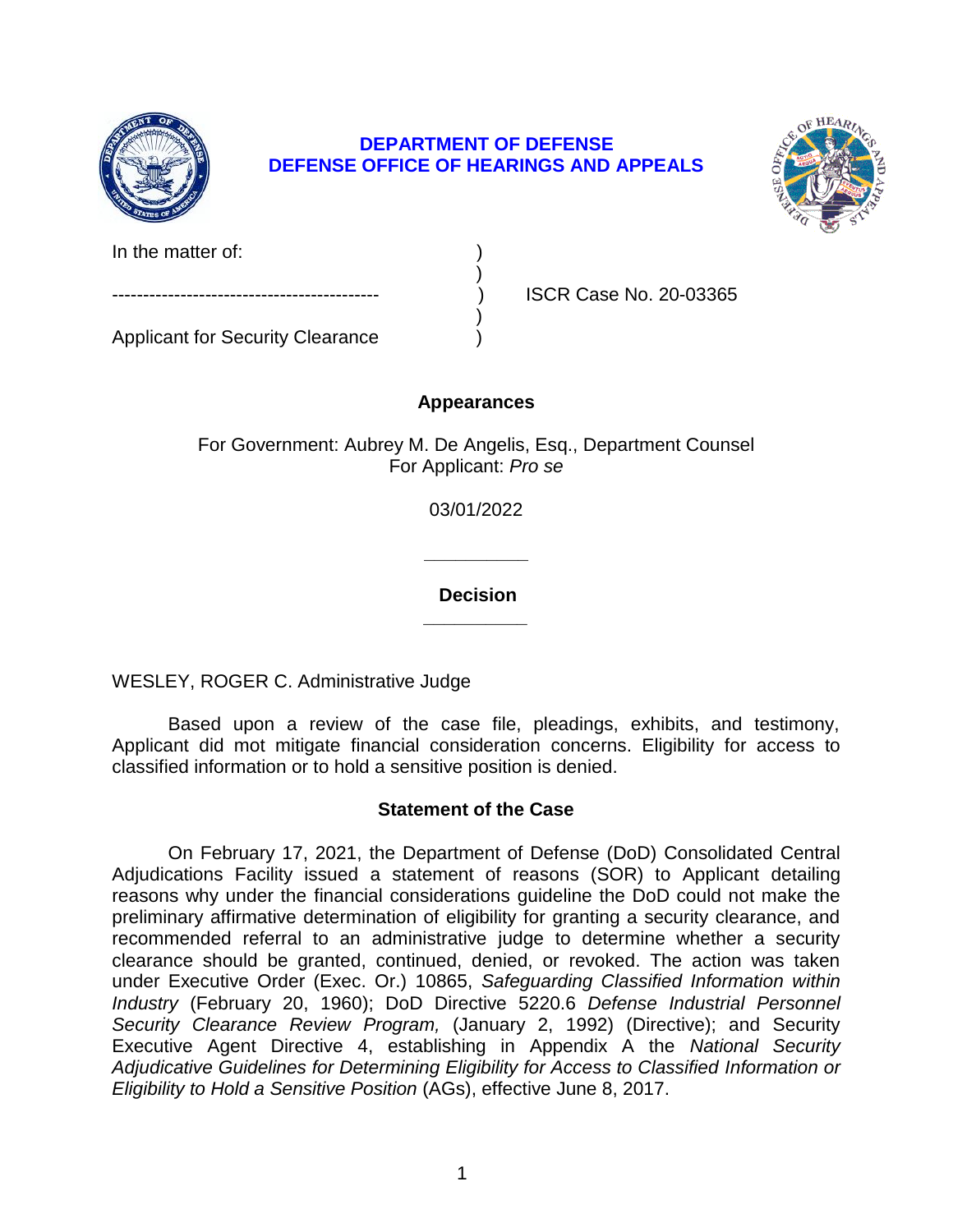Applicant responded to the SOR on March 8, 2021 and requested a hearing. This case was assigned to me on October 26, 2021. A hearing was scheduled for December 9, 202, and heard on the date as scheduled. At the hearing, the Government's case consisted of six exhibits (GEs 1-6). Applicant relied on one exhibit (AE A) and one witness (himself). The transcript (Tr.) was received on December 15, 2021.

#### **Procedural Issues**

 Before the close of the hearing, Applicant requested the record be kept open to permit him the opportunity to supplement the record with updated payment information on his debts covered by SOR ¶¶ 1.a (\$9,187), 1.d (\$1,695), 1.f (\$118), and 1.k (\$2,271). For good cause shown, Applicant was granted seven days to supplement the record. Department Counsel was afforded three days to respond. Within the time permitted, Applicant supplemented the record with documentation of his payment history of debts covered by SOR ¶¶1.a and 1.h, as well as his payment history with respect to SOR 1 1.j. He also provided endorsements. Applicant's submissions were admitted as AEs B-D.

### **Summary of Pleadings**

Under Guideline F, Applicant allegedly accumulated 11 delinquent debts exceeding \$33,000. Allegedly, these debts remain unresolved and outstanding.

 In his response to the SOR, Applicant admitted most of the alleged debts with explanations. He denied the allegations covered by SOR ¶¶ 1.g and 1.i, claiming he was unaware of the debt covered by SOR ¶ 1.g and a return of the equipment covered by SOR ¶ 1.i. Addressing the allegations he admitted, he claimed he is working to resolve the listed debts covered by SOR ¶¶ 1.a and 1.j (two repossessed vehicles), as well as those debts covered by SOR ¶¶ 1.b-1.e and 1.h-1.k.

### **Findings of Fact**

 Applicant is a 40-year-old mechanic for a defense contractor who seeks a security clearance. The admitted allegations are incorporated and adopted as relevant and material findings. Additional findings follow.

### **Background**

 Applicant married in August 2002 and divorced in September 2011. (GE 1) He has two children from this marriage (ages 19 and 18). He remarried in June 2013 and divorced in March 2017. (GE 1) He has no children from his most recent marriage. Applicant attended college classes between August 2009 and August 2010 but did not earn a degree or diploma. (GE 1) He enlisted in the Air Force in July 2000 and served four years of active duty before receiving an honorable discharge in July 2006. (GE 1)

 Between August 2017 and December 2021, Applicant was employed by his last reported employer, who sponsored him for his security clearance. (GE 1 and AE E; Tr.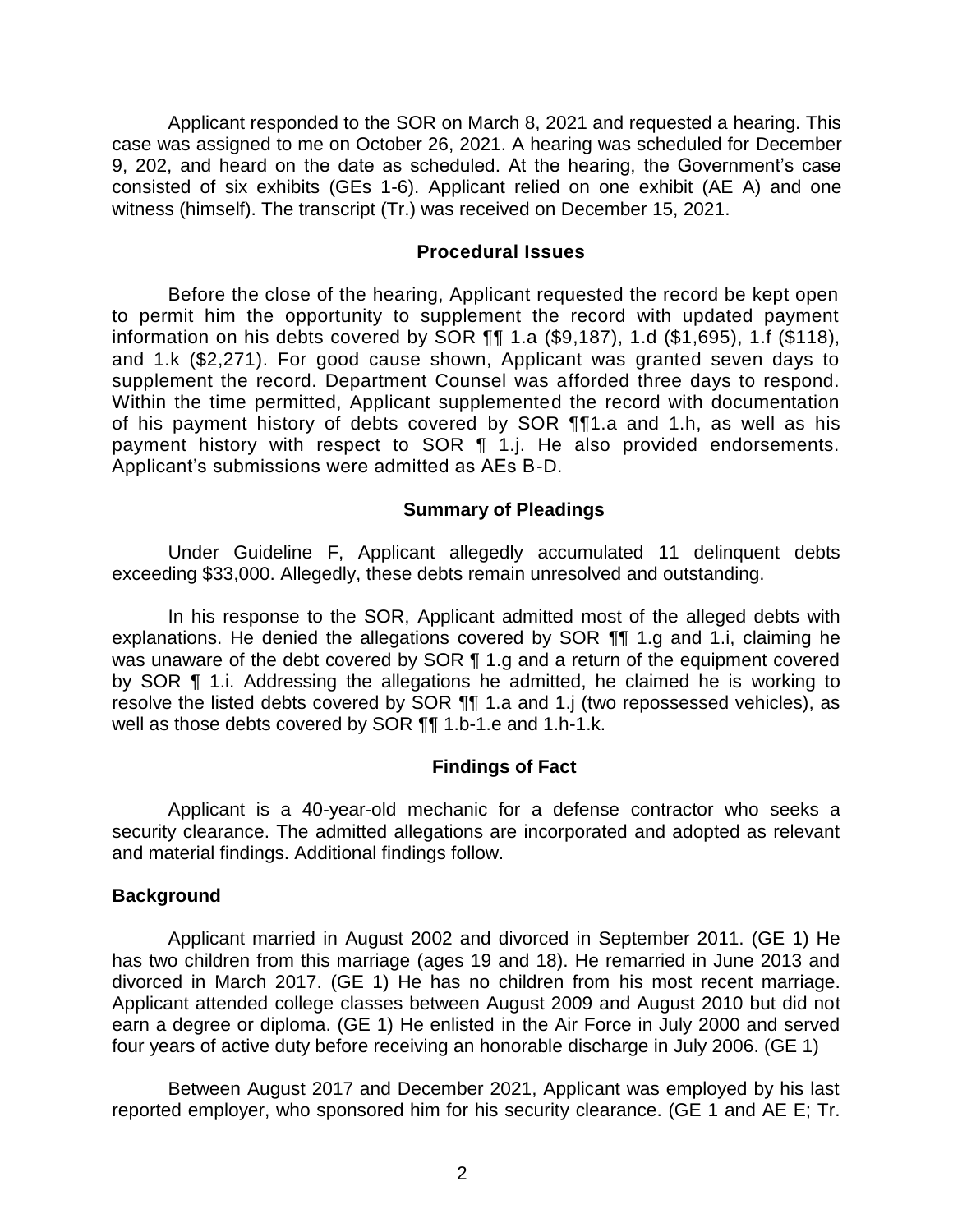28) In a post-hearing submission in December 2021, he reported he has resigned his position and no longer requires a security clearance. (AE E) Previously, he was employed by other employers in various positions. He has held a security position while employed by his last-reported employer of record.

### **Applicant's finances**

 consumer debts (including an adverse judgment obtained by SOR creditor 1.j in Between 2014 and 2017, Applicant accumulated 11 delinquent medical and October 2017 for \$13,578) exceeding \$33,000. (GEs 2-6; Tr. 16-20, 40) He attributed his debt delinquencies to a difficult divorce from his second wife in March 2017 and poor financial decisions. (Tr. 30-31)

 More specifically, he has been unable to document any of his listed SOR debts with voluntary payments. While one of the listed SOR debts (a \$13,578 adverse judgment entered against Applicant in June 2018 and covered by SOR ¶ 1.j) appears to have been reduced by a combination of garnishment and voluntary means (GE 6; Tr. 25-26, 37), the judgment debt remains unsatisfied without any evidence of recent efforts by To date, Applicant has made little progress in resolving his debt delinquencies. Applicant to satisfy the balance.

Based on the documentation in evidence, none of Applicant's remaining debts covered by SOR ¶¶ 1.a-1.i and 1.k have been addressed and paid, or otherwise satisfied by other voluntary means. (GEs 2-5; Tr. 21-22, 31-34) Neither Applicant's prehearing or hearing claims to have satisfied most of the listed SOR debts nor his promises to do so, are enough to credit him with resolving his debt delinquencies. One of Applicant's small debts (notably SOR ¶ 1.g), he could not identify. (Tr. 36-37) Other previously delinquent debts were discharged in bankruptcy in 2007. (Tr. 43)

 consumer debts with documented payments and payment plans, Applicant did not provide any documentation of resolving his listed SOR debts. He earned \$65,000 in calendar year 2021 from his listed employment and owns a metal fabrication business Afforded post-hearing opportunities to address his delinquent medical and that nets him an additional \$6,600 a year. (Tr. 68-69)

 Monthly child support payments to his first spouse for his youngest child totals \$103 a month and are current. His other monthly expenses exceed \$3,000, which leave him with a monthly remainder in the range of \$1,500 to \$1,800. (Tr. 38-39, 41-42) Applicant has a savings account of around \$1,000 and a modest 401(k) retirement account. (Tr. 42-43) He claims an improved credit score as evidence of his making progress with his debts. (Tr. 77)

## **Character references**

 Applicant is held in high regard by his coworkers who hold security clearances themselves, but only one of his coworkers expressed any awareness of the financial issues affecting his security clearance. (AE B) All of his references credit Applicant with integrity, good judgment, reliability, and strong moral ethics. Each of his character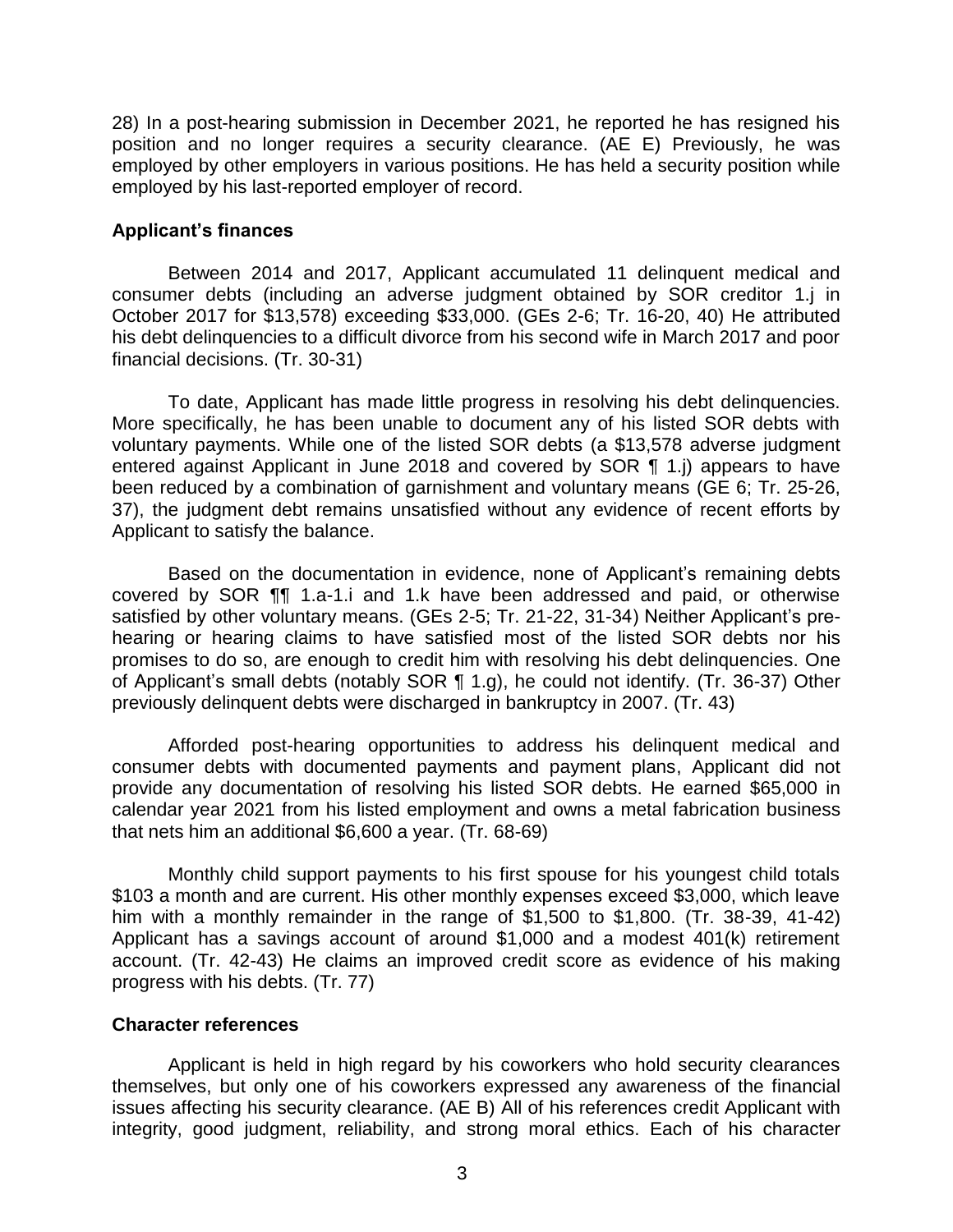references considers him to be worthy of holding a security clearance or position of trust.

### **Policies**

 By virtue of the jurisprudential principles recognized by the U.S. Supreme Court  in *Department of the Navy v. Egan*, 484 U.S. 518, 528 (1988), "no one has a 'right' to a security clearance." As Commander in Chief, "the President has the authority to control access to information bearing on national security and to determine whether an individual is sufficiently trustworthy to have access to such information." *Id*. at 527. Eligibility for access to classified information may only be granted "upon a finding that it is clearly consistent with the national interest to do so." Exec. Or. 10865, *Safeguarding*  Classified Information within Industry § 2 (Feb. 20, 1960), as amended.

*Classified Information within Industry* § 2 (Feb. 20, 1960), as amended.<br>Eligibility for a security clearance is predicated upon the applicant meeting the criteria contained in the adjudicative guidelines. These guidelines are not inflexible rules of law. Instead, recognizing the complexities of human behavior, these guidelines are applied in conjunction with an evaluation of the whole person. An administrative judge's overarching adjudicative goal is a fair, impartial, and commonsense decision. An administrative judge must consider all available, reliable information about the person, past and present, favorable and unfavorable.

 The AGs list guidelines to be considered by judges in the decision-making process covering DOHA cases. These guidelines take into account factors that could create a potential conflict of interest for the individual applicant, as well as considerations that could affect the individual's reliability, trustworthiness, and ability to protect classified information. These guidelines include conditions that could raise a security concern and may be disqualifying (disqualifying conditions), if any, and all of the conditions that could mitigate security concerns, if any.

 These guidelines must be considered before deciding whether or not a security clearance should be granted, continued, or denied. Although, the guidelines do not require judges to place exclusive reliance on the enumerated disqualifying and mitigating conditions in the guidelines in arriving at a decision.

 In addition to the relevant AGs, judges must take into account the pertinent considerations for assessing extenuation and mitigation set forth in ¶ 2(a) of the AGs, which are intended to assist the judges in reaching a fair and impartial, commonsense decision based on a careful consideration of the pertinent guidelines within the context of an applicant's life to enable predictive judgments to be made about whether the of the whole person. The adjudicative process is designed to examine a sufficient period applicant is an acceptable security risk.

 When evaluating an applicant's conduct, the relevant guidelines are to be considered together with the following ¶ 2(d) factors: (1) the nature, extent, and seriousness of the conduct; (2) the circumstances surrounding the conduct, to include knowledgeable participation; (3) the frequency and recency of the conduct; (4) the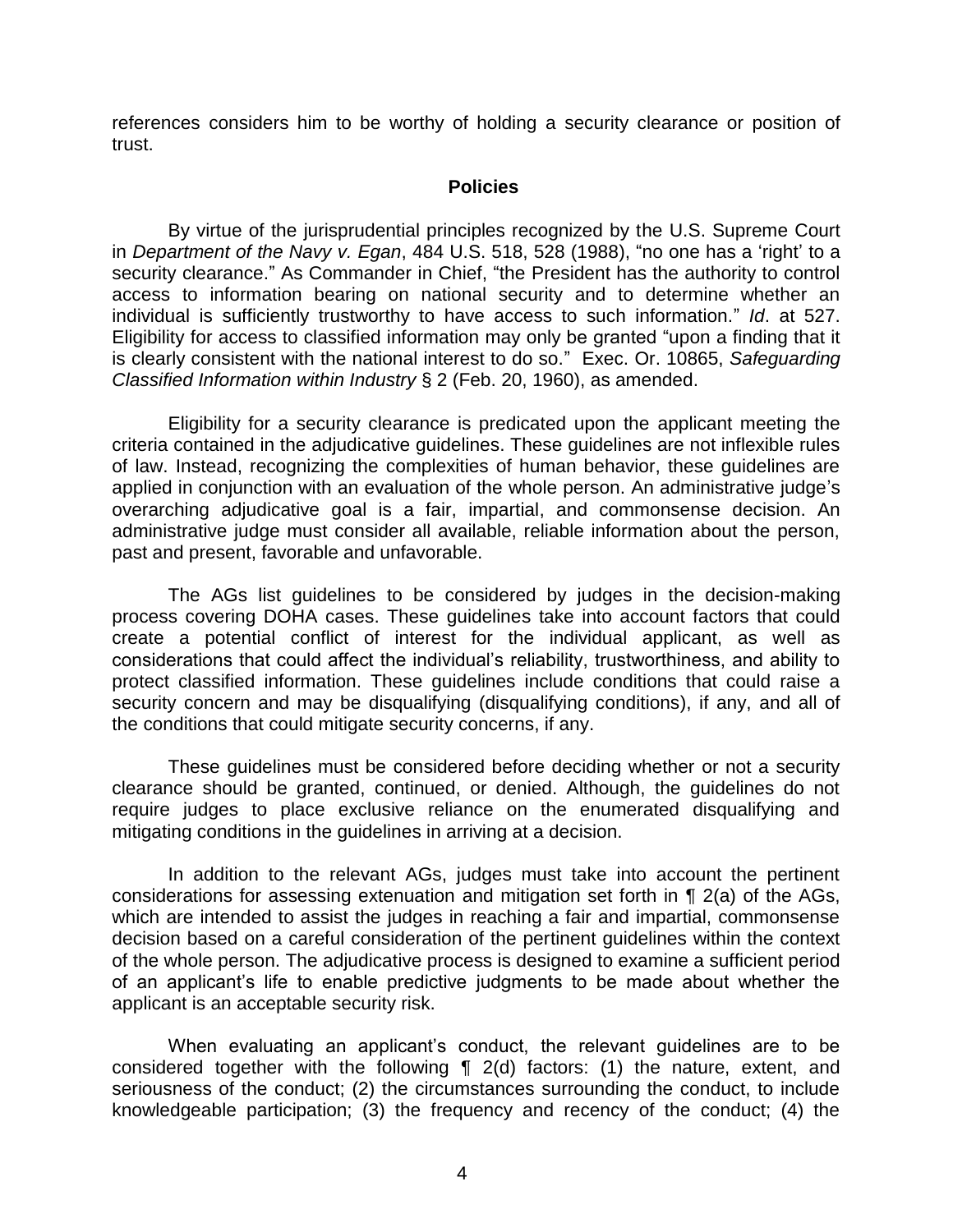individual's age and maturity at the time of the conduct; (5) the extent to which participation is voluntary; (6) the presence or absence of rehabilitation and other permanent behavioral changes; (7) the motivation of the conduct; (8) the potential for pressure, coercion, exploitation, or duress; and (9) the likelihood of continuation or recurrence.

 Viewing the issues raised and evidence as a whole, the following individual guidelines are pertinent herein:

### **Financial Considerations**

*The Concern***:** Failure or inability to live within one's means, satisfy debts and meet financial obligations may indicate poor self-control, lack of judgment, or unwillingness to abide by rules or regulations, all of which can raise questions about an individual's reliability, trustworthiness and ability to protect classified or sensitive information. Financial distress can also be caused or exacerbated by, and thus can be a possible indicator of other issues of personnel security concern such as excessive gambling, mental health conditions, substance misuse, or alcohol abuse or dependence. An individual who is financially overextended is at greater risk of having to engage in illegal acts or otherwise questionable acts to generate funds. . . . AG ¶ 18.

### **Burdens of Proof**

 The Government reposes a high degree of trust and confidence in persons with access to classified information. This relationship transcends normal duty hours and endures throughout off-duty hours. Decisions include, by necessity, consideration of the possible risk the applicant may deliberately or inadvertently fail to safeguard classified information. Such decisions entail a certain degree of legally permissible extrapolation about potential, rather than actual, risk of compromise of classified information. Clearance decisions must be "in terms of the national interest and shall in no sense be a determination as to the loyalty of the applicant concerned." *See* Exec. Or. 10865 § 7. *See also* Exec. Or. 12968 (Aug. 2, 1995), § 3.1.

Initially, the Government must establish, by substantial evidence, conditions in the personal or professional history of the applicant that may disqualify the applicant from being eligible for access to classified information. The Government has the burden of establishing controverted facts alleged in the SOR. *See Egan*, 484 U.S. at 531. "Substantial evidence" is "more than a scintilla but less than a preponderance." *See v. Washington Metro. Area Transit Auth.*, 36 F.3d 375, 380 (4<sup>th</sup> Cir. 1994). The guidelines presume a nexus or rational connection between proven conduct under any of the criteria listed therein and an applicant's security suitability. *See* ISCR Case No. 95-0611 at 2 (App. Bd. May 2, 1996).

 Once the Government establishes a disqualifying condition by substantial evidence, the burden shifts to the applicant to rebut, explain, extenuate, or mitigate the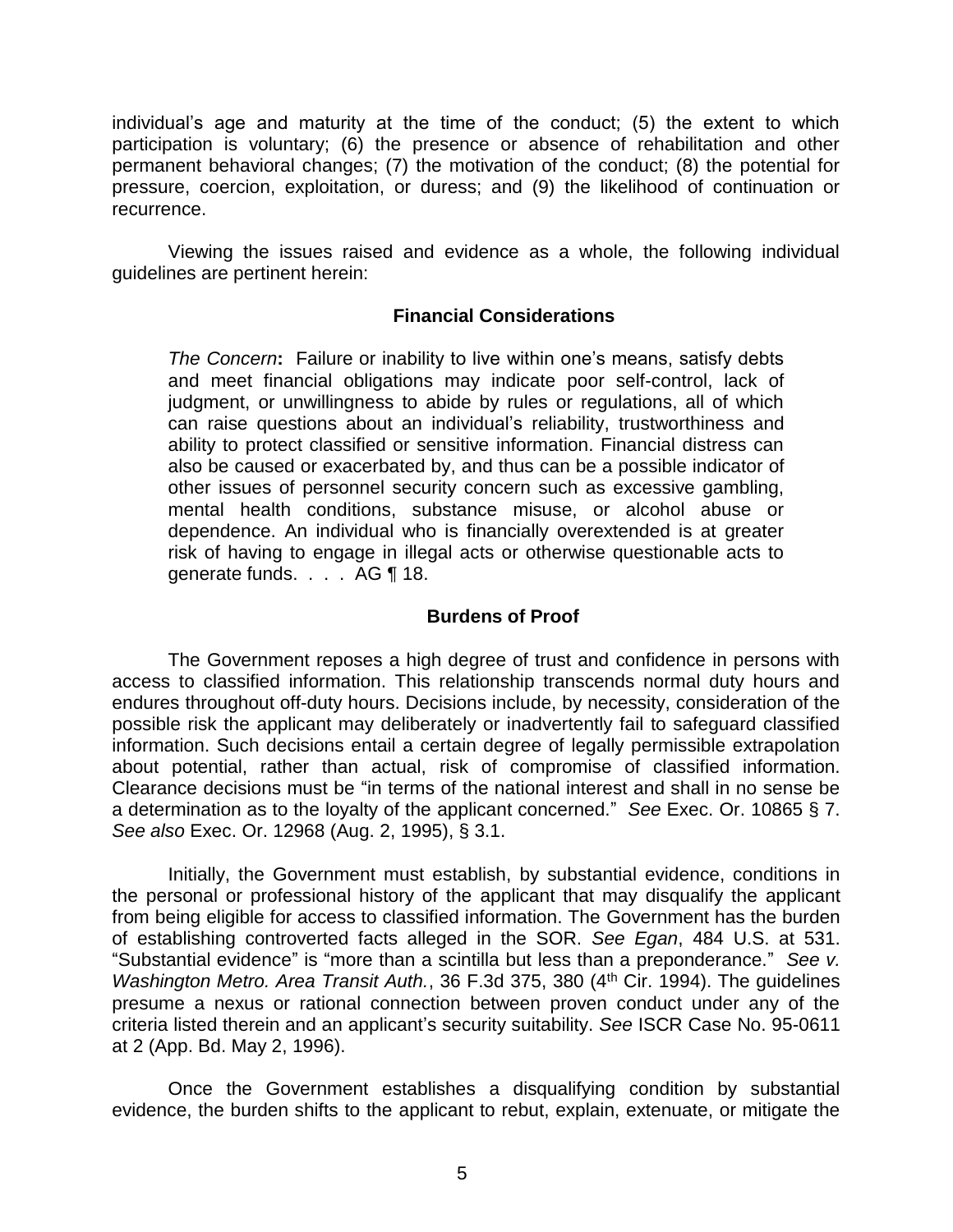facts. Directive ¶ E3.1.15. An applicant "has the ultimate burden of demonstrating that it is clearly consistent with the national interest to grant or continue his [or her] security clearance." ISCR Case No. 01-20700 at 3 (App. Bd. Dec. 19, 2002). The burden of disproving a mitigating condition never shifts to the Government. *See* ISCR Case No. 02-31154 at 5 (App. Bd. Sep. 22, 2005). "[S]ecurity clearance determinations should err, if they must, on the side of denials." *Egan*, 484 U.S. at 531; *see* AG ¶ 2(b).

#### **Analysis**

 Security concerns are raised over Applicant's accumulation of delinquent debts over a four-year span (2014-2017) that he has not paid or otherwise favorably resolved. Applicant's accrual of delinquent debts warrant the application of two of the disqualifying conditions (DC) of the financial consideration guidelines: DC ¶¶ 19(a), "inability to satisfy debts"; and 19(c), "a history of not meeting financial obligations." Each of these DCs apply to Applicant's situation.

Applicant's admitted debts negate the need for any independent proof. *See*  Directive 5220.6 at E3. 1.1.14; *McCormick on Evidence*, § 262 (6<sup>th</sup> ed. 2006). His admitted debt delinquencies are fully documented and create some initial judgment issues*. See* ISCR case No. 03-01059 at 3 (App. Bd. Sept. 24 2004).

 Financial stability in a person cleared to protect classified information is required precisely to inspire trust and confidence in the holder of a security clearance that entitles the person to access classified information. While the principal concern of a security clearance holder's demonstrated difficulties is vulnerability to coercion and influence, judgment and trust concerns are implicit in cases involving debt delinquencies

Historically, the timing of addressing and resolving debt delinquencies are critical to an assessment of an applicant's trustworthiness, reliability, and good judgment in following rules and guidelines necessary for those seeking access to classified information or to holding a sensitive position. *See* ISCR Case No. 14-06808 at 3 (App. Bd. Nov. 23. 2016); ISCR Case No. 14-01894 at 5 (App. Bd. Aug. 18, 2015). Applicant's history of financial difficulties associated with his post-divorce in 2017, have not for the most part been addressed by any documented post-divorce payment initiatives.

 during his post-divorce struggles to satisfy the debts assigned to him in his 2017 divorce decree. MC ¶ 20(b), "the conditions that resulted in the financial problem were largely medical emergency a death, divorce or separation, clear victimization by predatory lending practices, or identity theft), and the individual acted responsibly under the circumstances," partially applies to Applicant's situation. While he satisfied the first prong of the mitigating condition, he failed to exhibit the responsible repayment efforts Extenuating conditions played some role in Applicant's debt accumulations beyond the person's control (e.g. loss of employment, a business downturn, unexpected required to satisfy the second prong of MC ¶ 20(d).

 By failing to settle or resolve most of his accounts (excepting for the small debt covered by SOR ¶ 1.g which is credited to him), Applicant has not been able to